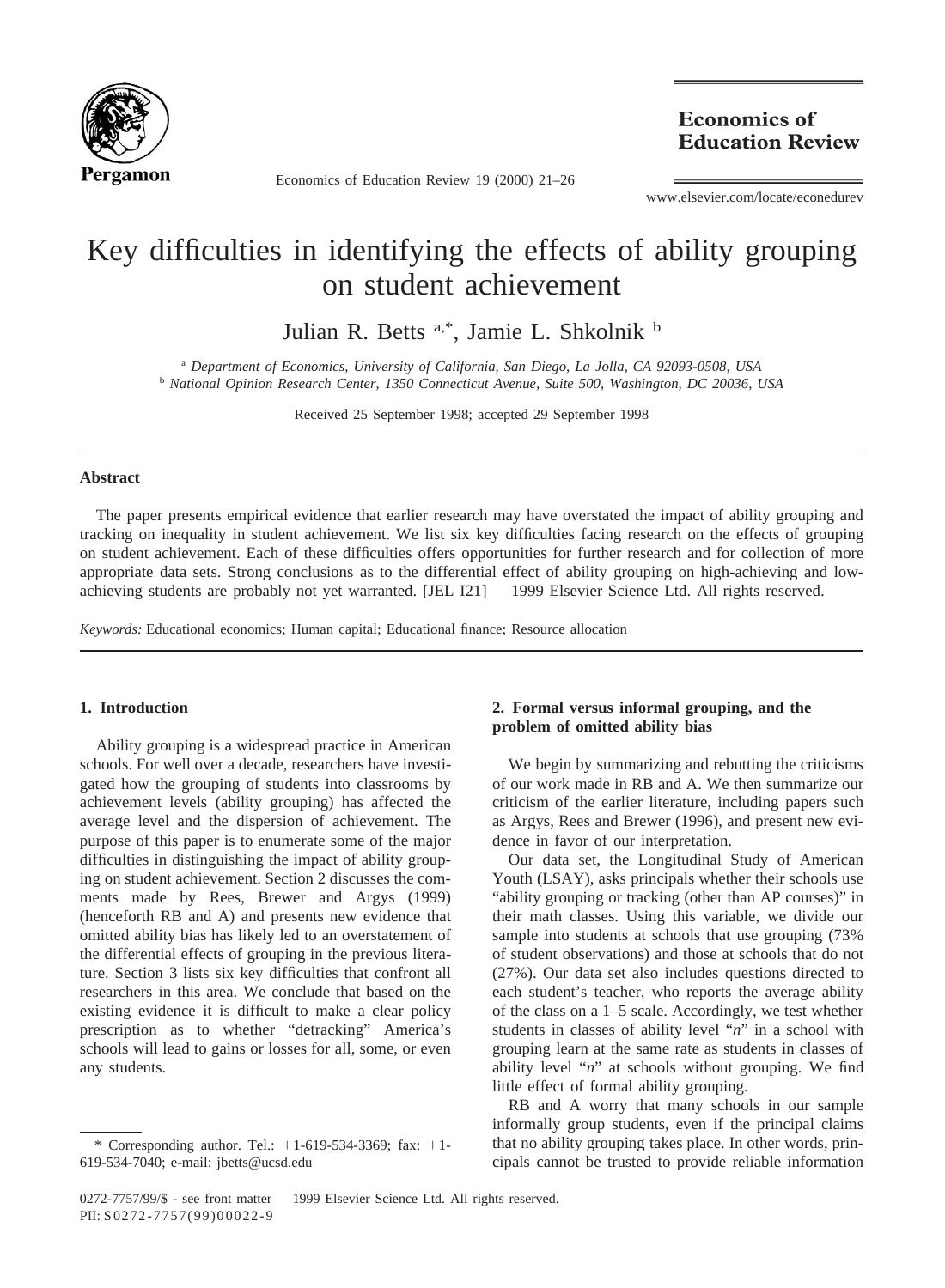about how their schools group students. If this were so, then our comparison of students in high-ability classes in schools with tracking to students in high-ability classes in schools that do not track is not useful—it's simply, as the authors claim, comparing "apples to apples".

We readily concede that one possible interpretation of our results is that we are testing the effects of "formal ability grouping," in which schools admit to grouping, to the effects of "informal ability grouping". In these latter schools, perhaps schools claim not to group but actually do, or students effectively group themselves based on the level of classes that they choose. We make this point repeatedly throughout the abstract and text.

But a second possibility is that the finding of many previous researchers that tracking aggravates the gap in achievement between top and bottom students is overstated, due to omitted ability bias in the test score equation. Our technique of comparing "apples to apples" may greatly reduce this type of bias because it avoids comparing "apples to oranges".

## *2.1. Comparing apples to apples or apples to oranges?*

We compare students in schools that track (according to the principal) to students at schools that do not. We control for "environmental" factors that could affect student achievement, such as family background. In addition, by comparing students in tracked schools who are in math classes of ability "*n*" to students in untracked schools who are in classes of ability "*n*", we compare apples to apples. For each type of class, we derive the effect of tracking by comparing the "treatment" group (that was in a school with tracking) to the control group.

Some earlier literature on ability grouping runs the risk of comparing apples to oranges. For instance, Argys, Rees and Brewer (1996) compare students in "above average" classes to students in "heterogeneous" classes. Hoffer (1992) uses LSAY data to compare students in high, middle and low grouped classes to a control group of *all* students in schools that, according to his metric, do not use ability grouping. This can create omitted ability bias when this highly heterogeneous control group is really of a quite different level of initial achievement than students in the various grouped classes.

This approach is likely to lead to a systematic upward bias in the estimated effects of placing students in above average classes, and a downward bias in the case of below average classes. As we argue in the introduction to Betts and Shkolnik (1999), because test scores measure achievement with error, a lagged test score in the test score equation will not adequately control for initial achievement. Therefore the ability level of the class, when included as a regressor, will be biased upward because it is positively correlated with the student's own imperfectly observed initial level of achievement. This leads to an overstatement of the *differential* effects of ability grouping on student learning in papers that use the "apples versus oranges" approach. (See equation (2a) in our companion paper.)

Both Argys, Rees and Brewer (1996) and Hoffer (1992) run separate regressions for various ability groups. Technically, this changes the problem from one of omitted ability bias in a full-sample regression to one of selectivity bias in the regressions on subsamples. That is, the expected value of the error term in each test score model is unlikely to be zero, if there is any correlation between the error term in that equation and the error term in the equation that determines how each student was assigned to an ability group. The authors attempt to control for this problem using corrections for selectivity bias, but their corrections will be imperfect unless they can perfectly capture the actual class assignments of each student.

Which of these two problems, confusing non-grouped schools for schools that group informally, or upward bias due to comparing apples to oranges, is a greater problem in the literature? We can provide three indirect pieces of evidence that the latter is a greater source of bias.

## *2.1.1. Mislabeling grouped schools as ungrouped does not explain our results*

First, in our analysis, if it's true that we are improperly classifying many schools as non-grouping when in fact they do use ability grouping, then we should be unable to replicate Hoffer's results closely, even though we both use LSAY data. Hoffer's indicator for grouping is based on teacher interviews, school documents, and when necessary, phone calls to the schools.<sup>1</sup> He estimates that 85% of students in Grade 7 math classes are in grouped classes. (Hoffer restricts his analysis to middle school test score data.) For our sample, we estimate that 73% of math students are in grouped classes. Could it be that many of our non-grouped schools, as identified by principals, are in fact grouped, and that this explains why we find little or no effect of grouping?

The answer to this is clearly no. If we had such substantial measurement error, then a replication of Hoffer's method using our grouping and class ability measures should produce quite different results from his. But we can replicate his approach by ignoring the information provided by teachers on the ability level of classes in non-grouped schools, and instead combining *all* students in non-grouped schools into a single control group. We would expect to find little or no effect of grouping if we had misallocated students between grouped and ungrouped schools. In reality, by aggregating all "nongrouped" students and comparing them to our five levels

<sup>&</sup>lt;sup>1</sup> This variable is not available in the public-use data set.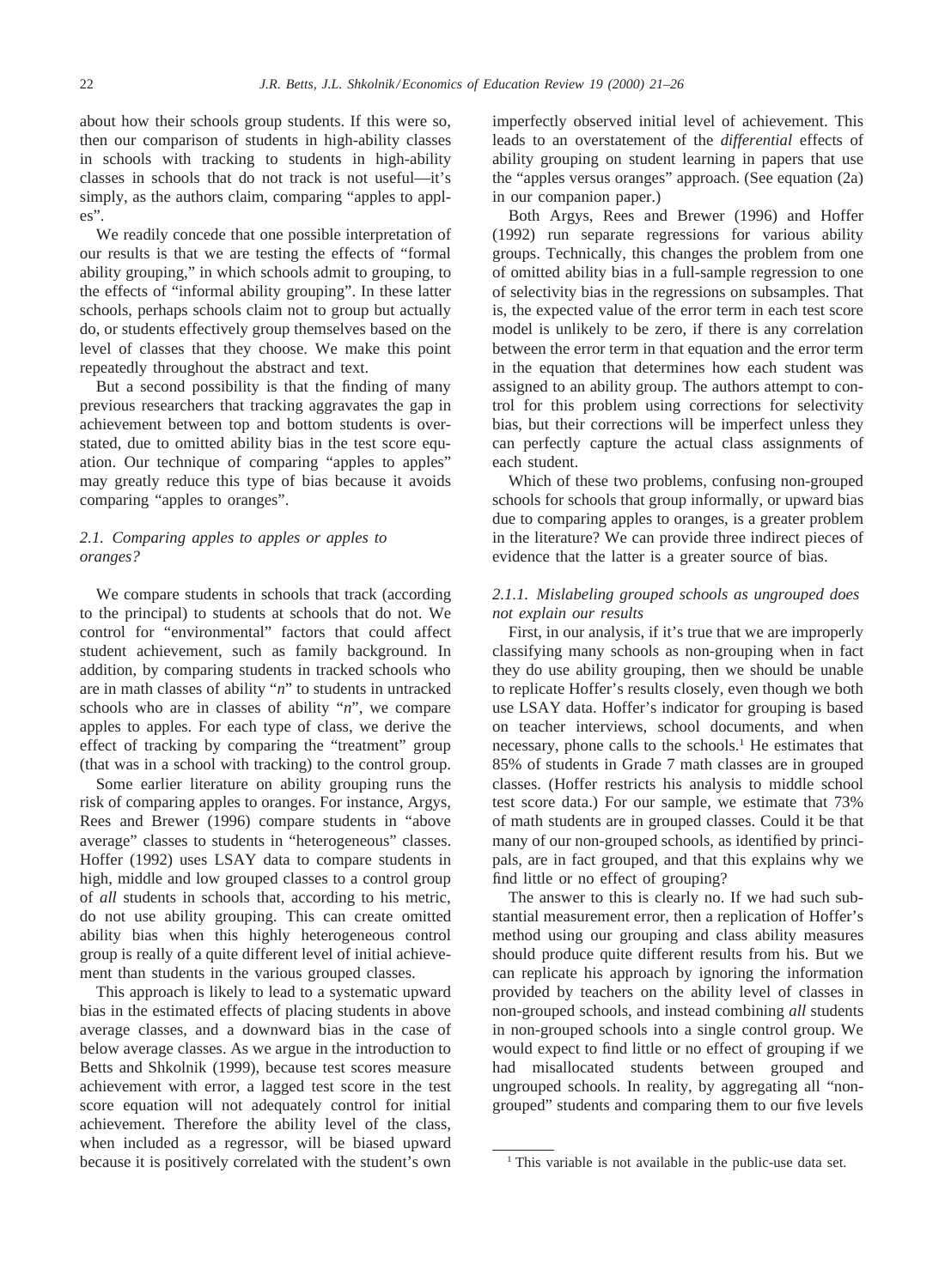of "grouped" students, we can replicate his result almost exactly.

Hoffer reports a predicted gap in test scores between the top and bottom math classes of 6.1 points. In our model that aggregates all students in non-grouped schools together into the control group, we find (Table 2,  $\#2$ ), the predicted test score gap is 7.4 points.<sup>2</sup> As we show in Figure 1 of our companion paper, this predicted gap in learning is unreasonably high given the actual distribution of test scores over time in the LSAY.

In our view, questions about whether 15% or 27% of students are in untracked math classes are of secondorder importance.3 The fact of the matter is that we can closely replicate Hoffer's results when we use his method, even though we use a different indicator of whether the school tracks. This suggests that it is the model specification, rather than the way in which we measure whether schools use ability grouping, that leads to the differences in our results.

It seems clear that it is not the measure of which schools track that account for differences between our results and Hoffer's. Our results differ because we use class ability information provided by teachers in schools that do not group in order to find an appropriate comparison group for students in a class of a given ability in grouped schools. Hoffer, using earlier waves of the same data set, instead combines all students in non-grouped schools into the comparison group, ignoring information on the ability level of each student's class in the school without formal grouping. This leads to the risk of comparing apples to oranges.

## *2.1.2. Evidence of selectivity bias in Argys, Rees and Brewer (1996)*

The regression results provided by Argys, Rees and Brewer (1996) have every indication of suffering from bias due to the apple–oranges problem.4

Consider first the actual test score gains between Grades 8 and 10 for students placed in various ability groups, as reported by these authors, and shown in the

top panel of Table 1. Students in below average classes gained 5.7 points over this period, compared to a gain of 11.1 for students in above average classes. On the face of it, then, ability grouping has caused an  $11.1 5.7 = 5.4$  point widening in the achievement gap between these two types of students.

As we have argued, part of this widening gap reflects the fact that abler students learn more quickly. Thus, the 5.4 point gap is likely an upper bound on the effect of tracking. Once we control for selectivity bias, we would expect the part of the widening gap that is caused by ability grouping to be less than 5.4 points. But as shown in the bottom panel of our Table 1, Argys, Rees and Brewer (1996) predict that after controlling for selectivity, placing two identical students into different eighth grade classes, one "above average" and the other "below average," will lead to a 10.83 point gap between the two students by tenth grade.

After controlling for selection into each type of class, the effect of grouping appears to become stronger, not weaker as expected. How could this be?

Correcting the apple–oranges problem requires good instruments with which to control for the selectivity bias in each of their four test score equations (high ability, average ability, low ability and heterogeneous). The coefficients on the inverse Mills selection terms in the test score equations should meet two criteria. First, they should be highly significant, reflecting the fact that above average students select into above average classes and so on. Second, the coefficients on the selectivity terms should be positive for the high ability class (since students placed in high ability classes are exceptionally able, and lagged test scores can capture this only imperfectly), and negative for the low ability class.

Remarkably, neither of these signs of a proper selectivity correction is met in Argys, Rees and Brewer (1996). The *t*-statistics on the selection term for the test score model are insignificant for "above average" and "average" classes: 1.3 for "above average" classes, 1.0

#### Table 1

Actual and predicted achievement gains between grades 8 and 10 by track, derived from Tables 1A and 4A from Argys, Rees and Brewer (1996)

| Actual test score gains between grades 8 and 10, by track       |        |                              |        |                                           |  |  |  |
|-----------------------------------------------------------------|--------|------------------------------|--------|-------------------------------------------|--|--|--|
| Above                                                           |        |                              |        | Average Below Heterog. Actual gain in gap |  |  |  |
|                                                                 |        |                              |        | (Above–below)                             |  |  |  |
| 11.1                                                            | 10.3   | 5.7                          | 7.6    | 5.4                                       |  |  |  |
| Predicted scores by grade 10, by track, for initially identical |        |                              |        |                                           |  |  |  |
| but randomly assigned students                                  |        |                              |        |                                           |  |  |  |
|                                                                 |        | Above Average Below Heterog. |        | Predicted gap                             |  |  |  |
|                                                                 |        |                              |        | (Above–below)                             |  |  |  |
| 68.90                                                           | 65.19  | 58.07                        | 63.08  | 10.83                                     |  |  |  |
| (0.41)                                                          | (0.35) | (0.92)                       | (0.70) |                                           |  |  |  |

Standard errors in parentheses.

<sup>2</sup> One reason why our predicted gap might be slightly larger is that we categorize students into five ability groups, while Hoffer uses three.

<sup>&</sup>lt;sup>3</sup> We note that an independent data set, the Schools and Staffing Survey, suggests that "about 73%" of high schools tracked their students in 1990. See Figlio and Page (1998). This exactly matches our own measure from the LSAY.

<sup>4</sup> Technically, their approach does not suffer from omitted ability bias but rather from potential selectivity bias. Instead of running a test score equation that includes all students, they run separate test score models for students in each group, after adding an inverse Mills term to control for the fact that, for instance, students in "above average" classes are better-thanaverage students.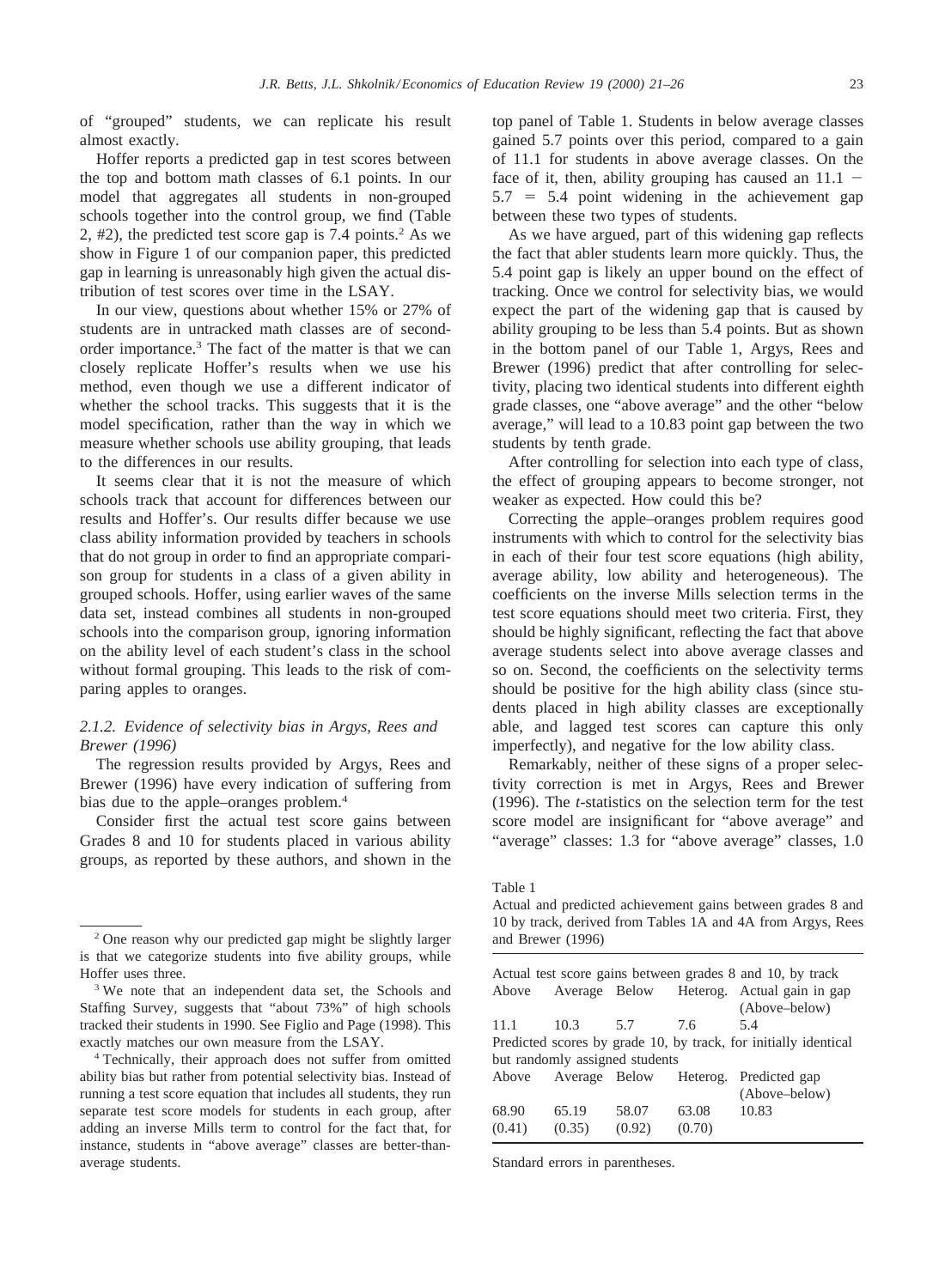for "average" classes, 2.2 for "below average" classes, and 2.1 for "heterogeneous" classes. The low *t*-statistics indicate that the instruments used to control for selection into each ability group have done little to control for selectivity bias. In addition, the signs of the coefficients on the selection terms are the *opposite* of what we would expect. The coefficient is  $-1.83$  for the "above average" class, and 4.70 for the "below average" class, suggesting that their selectivity correction fails to correct for the fact that a student's initial achievement is positively correlated with his or her initial placement. Hence, much of the observed gains attributed to being in an "above average" class merely reflect the non-randomness of a subsample composed of highly able students.

The fact that the signs are "wrong" on the selectivity correction suggests that the selectivity correction will *aggravate* the omitted variable bias. This may be why the predicted gain from ability grouping is larger than what appears in the raw data, rather than smaller as expected, after the selectivity correction is performed.<sup>5</sup>

## *2.1.3. Direct evidence that omitted ability bias leads to overstatement of the differential effect of grouping*

Results in Hoffer (1992) provide direct evidence in favor of our hypothesis that part of the gain attributed to being in a "high ability" class simply reflects the student's own imperfectly measured initial achievement. Hoffer, in his Table 3, models Grade 9 test scores in math and science twice, first including Grade 8 test scores and then including *both* Grade 8 and Grade 7 test scores as controls for initial achievement. His results (reproduced in our Table 2) indicate that the addition of further controls for initial achievement (7th grade test scores) diminishes the impact of placement in the high ability level class to statistical insignificance. Just as importantly, the predicted gap in student performance between the high ability group and the low ability group falls by over a third. These findings provide direct evidence that the estimated impact of ability grouping on inequality is overstated, due to positive correlation between the ability level of the class and the part of the student's initial test score that is in the error term. In contrast our approach compares students in high-ability classes in tracked and non-tracked schools to difference out this bias.

#### Table 2

Reproduction of Table 3 from Hoffer (1992), modeling grade 9 science and math test scores as functions of group placement and lagged test score(s)

| Test<br>score<br>type | Regressor                     | Test score(s) included as<br>regressors |                      |  |
|-----------------------|-------------------------------|-----------------------------------------|----------------------|--|
|                       |                               | Grade 8<br>only                         | Grades 7<br>and 8    |  |
| Science               | High group                    | $2.263*$<br>(0.550)                     | 0.823<br>(0.526)     |  |
|                       | Middle group                  | $-0.071$<br>(0.401)                     | $-0.247$<br>(0.377)  |  |
|                       | Low group                     | $-1.970*$<br>(0.890)                    | $-1.657*$<br>(0.837) |  |
|                       | Predicted gap<br>$(High-low)$ | 4.233                                   | 2.480                |  |
| Math                  | High group                    | $2.627*$<br>(1.216)                     | 1.431<br>(1.150)     |  |
|                       | Middle group                  | $-0.462$<br>(1.154)                     | $-0.239$<br>(1.089)  |  |
|                       | Low group                     | $-3.492*$<br>(1.237)                    | $-2.569*$<br>(1.168) |  |
|                       | Predicted gap<br>$(High-low)$ | 6.119                                   | 4.000                |  |

Standard errors in parentheses. Other regressors included are SES, gender, race, Hispanic ethnicity, school size and schoolaverage SES.  $* p < 0.05$ .

## **3. A list of challenges to research ability grouping and tracking**

We believe that the research on ability grouping to date has not yet produced clear directions for policymakers on the extent to which grouping aggravates inequality in student achievement. Below we list six problems that all researchers in this area face.

- 1. Group placement may be a proxy for imperfectly measured ability, leading to overstatements of the impact of ability grouping. (The apples vs. oranges problem). Support for the existence of this problem is provided above and in our companion piece in this issue.
- 2. Schools that do not use ability grouping officially may nonetheless group students informally. This is the critique offered by RB and A, and discussed and partially rebutted in the previous section.
- 3. The meaning of "heterogeneous" ability classes is ambiguous. In the National Educational Longitudinal Study (NELS), used by Argys, Rees and Brewer (1996), teachers are asked to identify a class as "above average", "average", "below average", or "heterogeneous". It is far from clear what either the range of ability or the mean ability will be in "heterogeneous" classes. In one school, all classes may be

<sup>5</sup> Argys, Rees and Brewer (1996) also examine the effects of placing students into four different types of curricula. Similar criticisms apply to those models. In particular, the inverse Mills selection terms are insignificant in all regressions, and the predicted widening in the achievement gap across tracks is much larger than observed in the actual data. For example, the raw data suggest that between Grade 8 and 10 the test score gap between those in the honors track and the general track widens by 3.2 points, while the predicted widening in the gap—10.39 points—is over three times as large.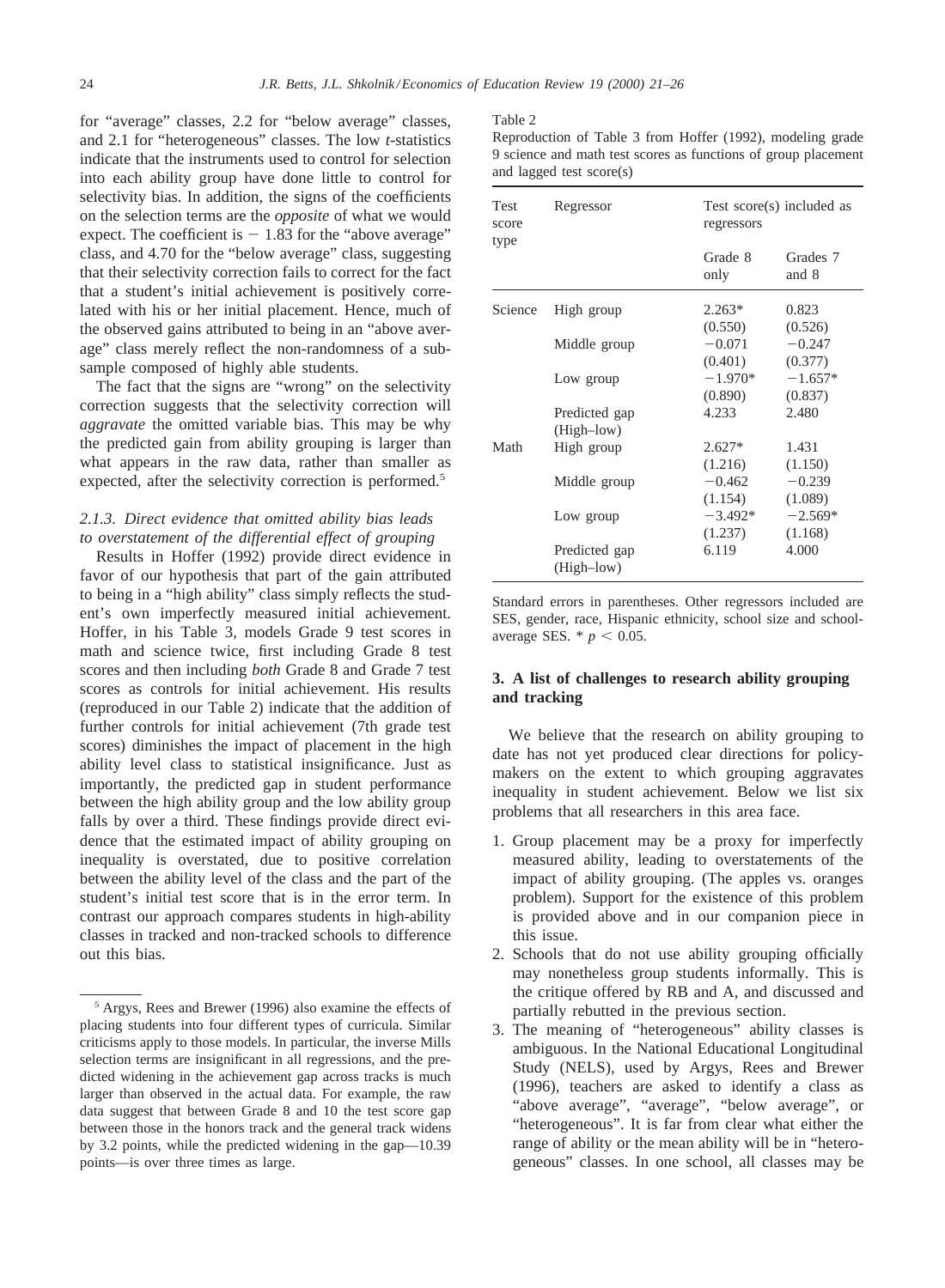truly heterogeneous, and therefore of "average ability". But in a second school, students with lower levels of achievement may be grouped together in "below average" classes. Consequently, the classes composed of the remaining students, whom the teacher is likely to view as being "heterogeneously" grouped, are by definition above average. Thus, a survey question of this form can tell us little about peer group effects simply because "heterogeneous" could mean so many different things. (Indeed, in the results of Argys, Rees and Brewer, 1996, in the test score equation for students in "heterogeneous" classes, the coefficient on the selectivity correction is statistically significant, suggesting that these students do not represent a random sample.)

- 4. Survey instruments typically fail to differentiate between ability grouping and tracking. In the major data sets brought to bear on ability grouping, perhaps too few distinctions have been made between grouping students by ability, on the one hand, and channeling students into different tracks of curriculum on the other. These two practices are no doubt often intricately intertwined, but they should be differentiated. To their credit, Argys, Rees and Brewer (1996) compare not only "above average" to "heterogeneous" classes etc., but they also compare outcomes in honors, academic, general and vocational tracks. The second set of comparisons is much closer to curriculum tracking, while the former is in all likelihood a combination of ability grouping and tracking. In the LSAY data we used, principals are asked to indicate whether "ability grouping or tracking" is used, so that we cannot disentangle the effects. Given these difficulties, the optimal data set would include all students in the classroom so that researchers could measure the actual mean ability as well as the dispersion of abilities in the class. Details on curriculum would also be useful. On this point, we appear to be in strong agreement with RB and A. Unfortunately, with the nationally representative data sets currently in use such as NELS and the LSAY, it is not possible to identify every student in the classroom.
- 5. We need to know much more about how tracked schools allocate resources. A welcome contribution by RB and A is a set of tables showing mean teacher traits and class size by class ability. Their results are highly consistent with our own results for math classes. Our companion paper shows that in schools with (formal) ability grouping, students in lowerability classes have smaller class sizes and less educated and less experienced teachers. RB and A's tabulations from NELS agree closely with this conclusion. Our results go beyond this though, and show that the "smaller class size" result holds only within schools that (formally) use ability grouping, and that the "less teacher experience" result is reversed in schools that

do not (formally) track. It would be worthwhile to investigate these effects further. Certainly, the results in our work and those of RB and A raise some important questions about the traditional view that tracking must always take resources away from the students with the lowest achievement within each school. Reality appears to be far more complex than any of us imagined.

6. We know little about the extent of ability grouping and curriculum tracking within the classroom. The research cited by RB and A and ourselves typically measures ability grouping at the level of either the school or the classroom. The literature neglects the possibility that within a classroom teachers group students by ability. Similarly, to challenge the top students, teachers might need to teach an extended curriculum.6 To the extent that schools use grouping *within* the classroom, it suggests that existing studies of ability grouping at the classroom level will not fully measure the impacts of grouping. If teachers are more apt to use grouping within heterogeneous classes, it will lead to an overstatement of how much the high-achieving students' scores will drop if schools are detracked. It also raises serious questions about whether national calls for "de-tracking" can ever succeed fully.

## **4. Concluding comments**

Based on the evidence presented in Section 2, we believe that the estimated effects of ability grouping on inequality in test scores in some of the earlier literature is substantially overstated. At the same time, the six problems listed in Section 3 raise serious questions about whether our earlier research, or any of the earlier research, has completely captured the true effects of ability grouping and tracking. Definitional problems (ability grouping versus curriculum tracking) are compounded by a series of measurement issues. No data set adequately deals with all of these problems. An optimal data set would include data on all students at a school, allowing one to measure both mean achievement and the dispersion of achievement within each classroom. It would also include information on how teachers grouped students within the classroom, and detailed information on curriculum differences between and *within* classrooms. In the absence of such a data set, perhaps our wisest conclusion is that we still do not fully understand what "detracking" schools would do.

<sup>6</sup> One of our colleagues reports that in her son's elementary school, children commonly speak of the "smart table" of students and the "stupid table" within classes. Children can be harsh, but also perceptive.